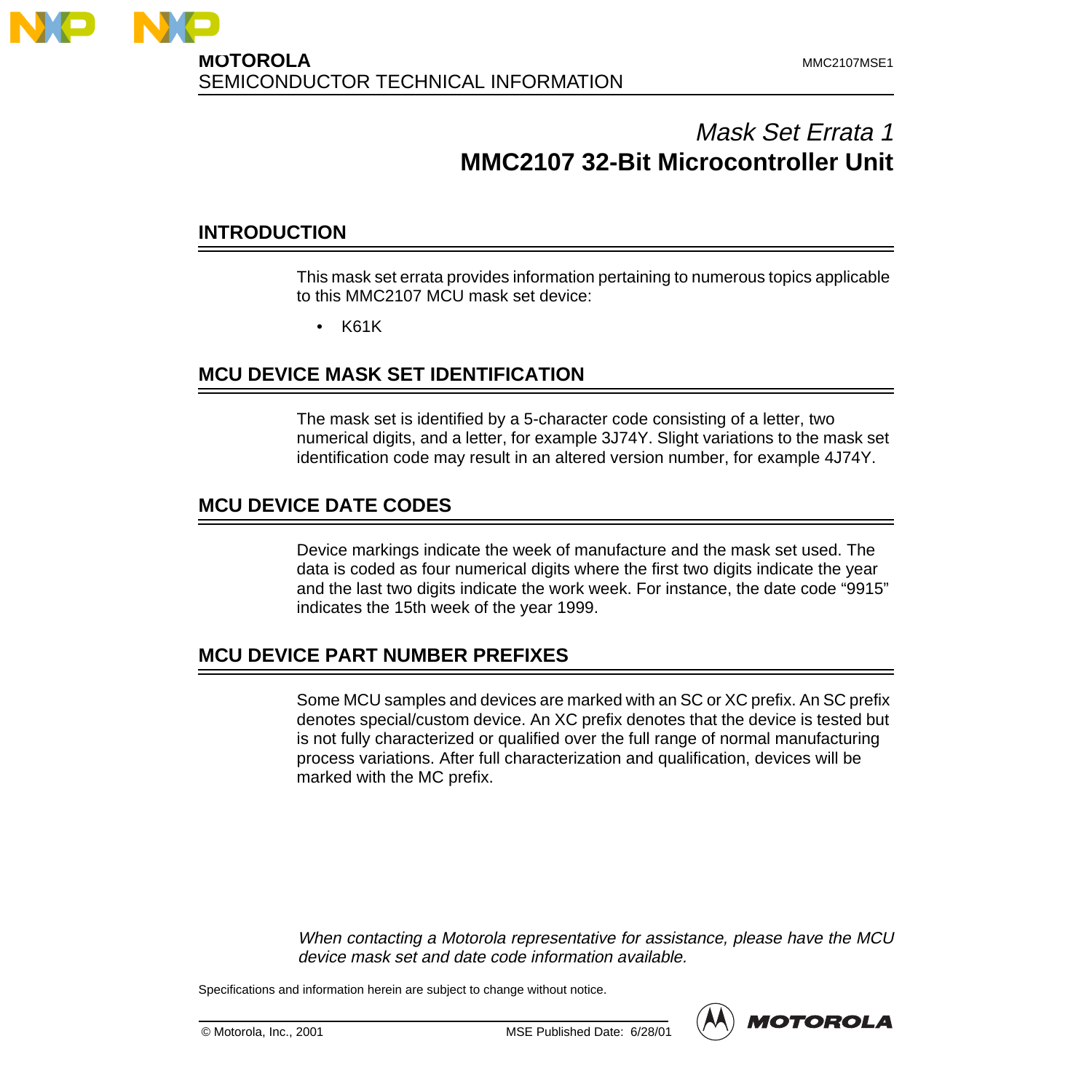

## **TIMER**

Two problems appear when the source of the counter clock is not the system clock with a prescaler of 1 (the default). This includes all other possible sources of the counter clock: system (with prescaler other than 1), PACLK, PACLK/256, and PACLK/65536.

### **Problem 1:**

When the TCRE (timer counter reset enable) bit is set, the counter only stays at the channel 3 compare value for one timer clock cycle and then it resets to 0x0000. The 0x0000 count is then one timer counter clock cycle short. (for example, three clocks for div 4). The picture shows what happens for div 4, TCRE enabled and the timer channel 3 register set to 0x0002. See **Figure 1**.



**Figure 1. Timer**

The net result is that you lose a count in the whole repeating loop. The repeating loop is only two timer counter counts long instead of three.

### **Workaround:**

Make the channel 3 compare value one larger to account for the missing count.

### **Problem 2:**

The TOV (toggle-on-overflow) feature does not work when the timer's counter clock is not the system clock with a prescaler of 1 (the default). When using the system clock with a divisor other than 1, the output compare value does in fact toggle, but toggles for the same number of times as the divisor (for example, toggles twice for div2 and four times for div4, etc.). Also, while using the PACLK, PACLK/256, or PACLK/65536, the port will toggle multiple times during each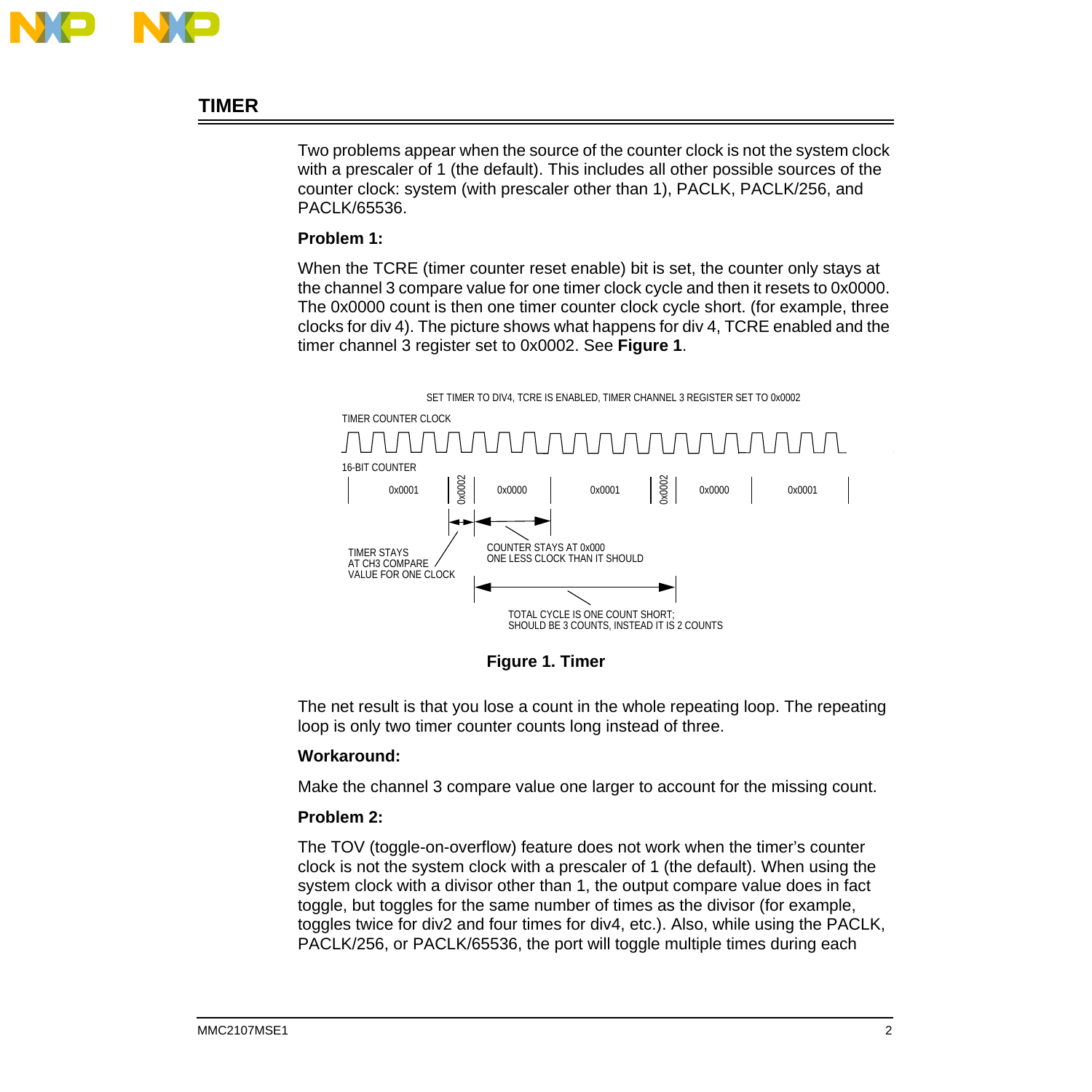

overflow state. When not using the system clock with a prescaler of 1, the TOV should always be disabled.

#### **Workaround:**

Either do not use the TOV feature for prescalers larger than 1, or use the channel 3 masking feature to simulate the effects of the toggle-on-overflow.For example, set the OC3 timer channel register to 0xFFFF and have the channel 3 masks clear or set the other OC channels as necessary.

The most common use for this feature is to generate a waveform with a specific duty cycle. Implementing this using the channel 3 masking feature allows 16-bit resolution for both the period and the duty.

This is demonstrated in the following code.

```
#include "mmc2107.h"
```

```
void main()
{
 INT32U period; // period (using 32 bit value for period so that it doesn't
                           // overflow in the for loop, causing an infinite loop)
 INT16U edge; // position of edge
 INT16U duty_cycle; // in percent * 100 (ie. 25% = 2500)
 INT16U i; // counter
 //setup channel 3 and 0 to be used for duty cycle
 reg_TIM1IOS.reg = 0x09; //set chan 0 and 3 to output compare
 reg_TIM1CTL1.reg = 0x01; //set chan 0 to toggle on compare,
                           //leave chan 3 disconnected from output logic
 //setup channel 3 masking
 reg_TIM1OC3M.reg = 0x01; //enable channel 3 masking for channel 0
reg TIM1OC3D.reg = 0x01; //set channel 0 to 1 on channel 3 compare;
 reg_TIM1SCR1.reg = 0x80; //enable timer
 while (1)
 {
  //sweep through full range of periods
 duty_cycle = 2500; //set duty cylce
  reg_TIM1SCR2.reg = 0x0A; //set TCRE so we can change the period
                                //and set prescalar to div 4
  for (period=0; period < 0xFFFF; period+=0x1E)
 {
   edge = (period * duty_cycle)/10000; //get edge
   reg_TIM1C0 = edge; //set to edge
  reg_TIM1C3 = period + 1; //set to period + 1 (see TCRE timer errata)
                           //wait for channel 3 compare (one period)
   reg_TIM1FLG1.reg = 0x08; //clear chan3 compare flag
   while (!(reg_TIM1FLG1.reg & 0x08)); //wait for chan3 compare
   }
```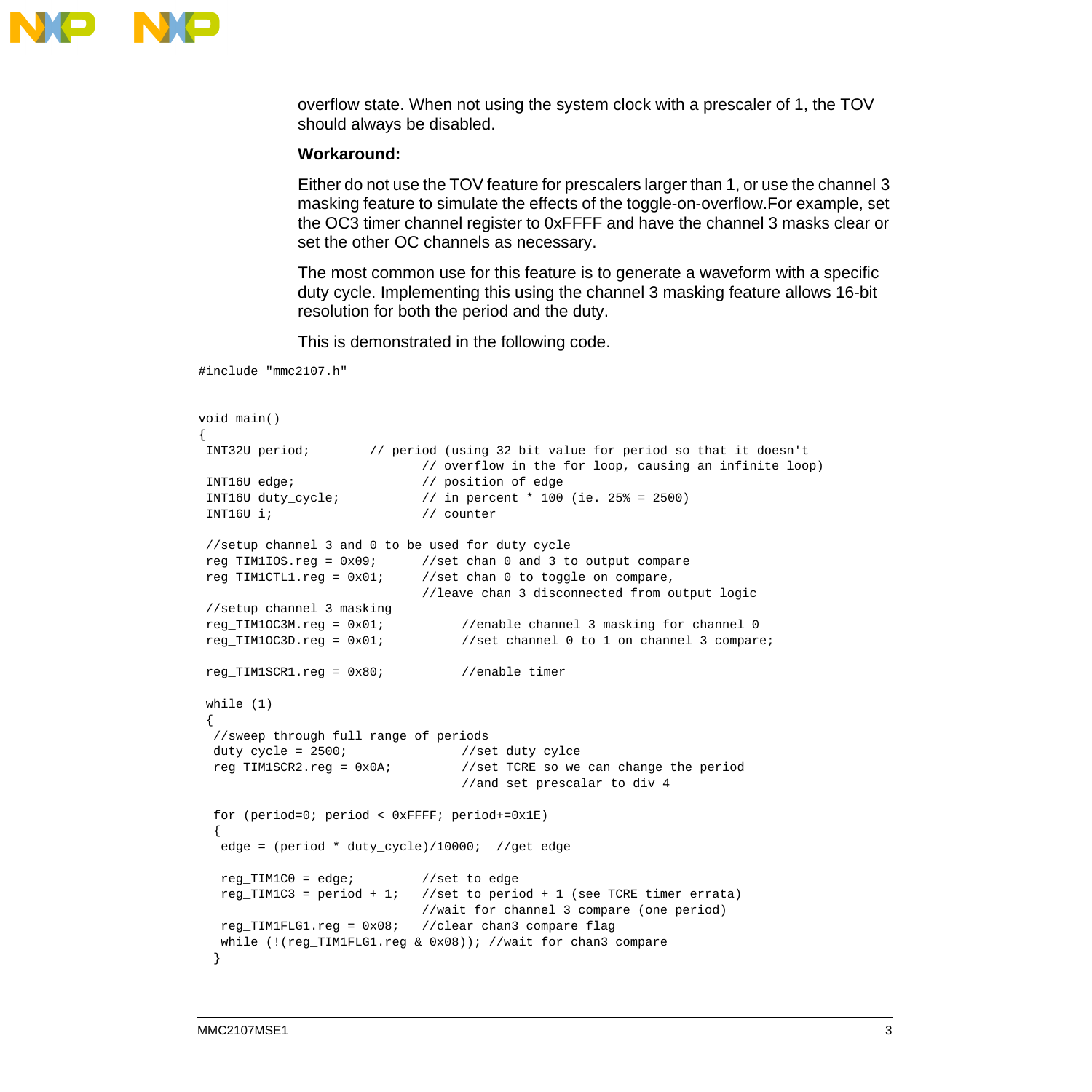

```
 //sweep through full range of duty cycle
  reg_TIM1SCR2.reg = 0x0A; //disable TCRE so we can use the full range of the period
                             //keep prescalar at div 4
   reg_TIM1C3 = 0xFFFF; //set ch3 compare to full range
                       //don't have to add one because bug is only in TCRE function
  period = 0xFFFF;
   for (duty_cycle=0; duty_cycle<10000; duty_cycle+=5)
 {
   edge = (period * duty_cycle)/10000; //get edge
   reg_TIM1C0 = edge; //set to edge
   //wait for channel 3 compare (one period)
   //could have also waited for the overflow flag
   reg_TIM1FLG1.reg = 0x08; //clear chan3 compare flag
   while (!(reg_TIM1FLG1.reg & 0x08)); //wait for chan3 compare
 }
 \} //end of while(1)
return;
}
```
### **FLASH ENABLE**

The FLASH enable pin is not masked by the RCON bit. To have the FLASH work, the D28/PA4 pin must be pulled high during reset.

#### **Workaround:**

This is only a problem if attempting to use the part in its default state (single-chip mode, internal boot, etc.) and RCON is not asserted. Even if the RCON bit is not asserted, the FLASH enable pin D28/PA4 must be asserted. This is also true for the 100-pin package. This can be as simple as tying the D28/PA4 pin to  $V_{DD}$ through a resistor.

### **FLASH**

The first page (64 bytes) of the shadow row may not be blank from the factory because it is used for factory tracking purposes. It can be erased with no ill effects.

### **INCORRECT READ DATA FROM PORTS IN EMULATION MODE**

In emulation mode, if an external port replacement unit (PRU) is mapped to the same address space as the internal PORTS (0x00c0\_0000-0x00cf\_ffff), then port register reads will return all 1s. PRU writes function correctly.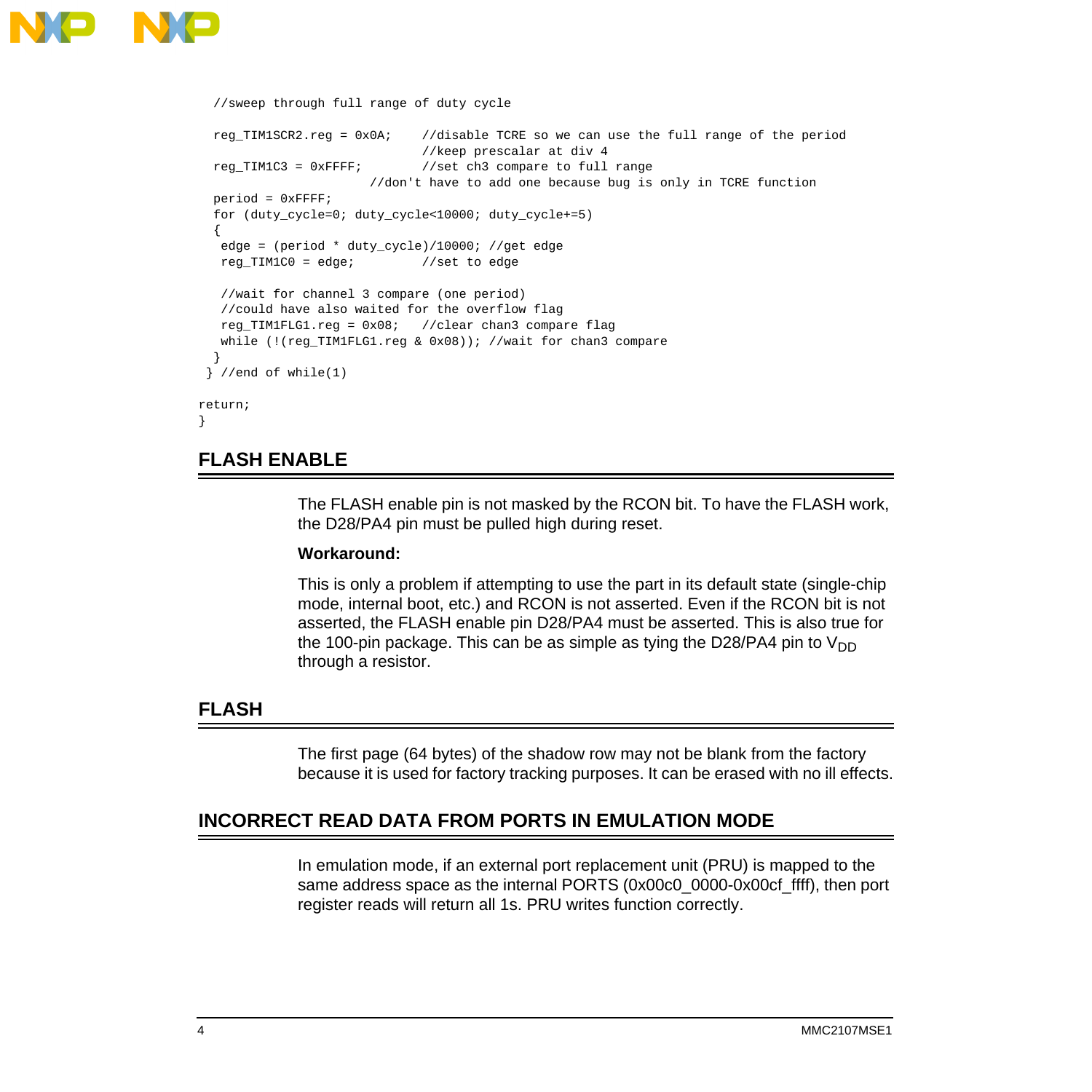

### **Workaround:**

Software should map the port registers for the PRU to an increment of the internal PORTS addresses. Thus, instead of the base address for the port registers residing at 0x00c0\_0000, the base address should be mapped to 0x01c0\_0000, or 0x02c0\_0000 . . . 0x7fc0\_0000.

Note that accesses to the new locations will not be terminated internal to Sika. Thus, the external TA input will need to be used to terminate the port access.

## **CONCURRENT ASSERTION OF BREAKPOINT FINT, DBEV CAUSES WRONG EXCEPTION**

With concurrent assertion of a breakpoint, fast interrupt (FINT), and debug request, the FPC is loaded with the base address of the FINT. The hardware breakpoint should be taken instead, since it has a higher priority.

### **Workaround:**

None

**NOTE:** This situation would occur only if <sup>a</sup> breakpoint from the OnCE port occurred without the FDB bit being set, a debug request was asynchronously asserted from the external DBEV pin, and an FINT was recognized on the same internal clock. In this case, the breakpoint would be ignored, and the FPC would be incorrectly loaded, potentially causing the FINT exception handler to execute incorrectly. This is an unlikely scenario that only affects debug (breakpoint) operation.

## **LD. (B,H) FOLLOWED BY JMP MAY NOT ZERO EXTEND**

LD. (B,H) followed by a JMP with a data dependency will not zero extend the jump address correctly.

#### **Workaround:**

Put a sync instruction between the LD. (B,H) and the JMP.

### **AFTER MULT OR DIV, DEBUG REQUEST MAY CAUSE INADVERTENT INCREMENT OF THE PC**

If the M•CORE is at the end of a multiply or a divide instruction, still fetching the buffer, and debug request is asserted with debug enabled, then an inadvertent increment of the PC occurs. This may be dependent on wait states changing during the access.

#### **Workaround:**

None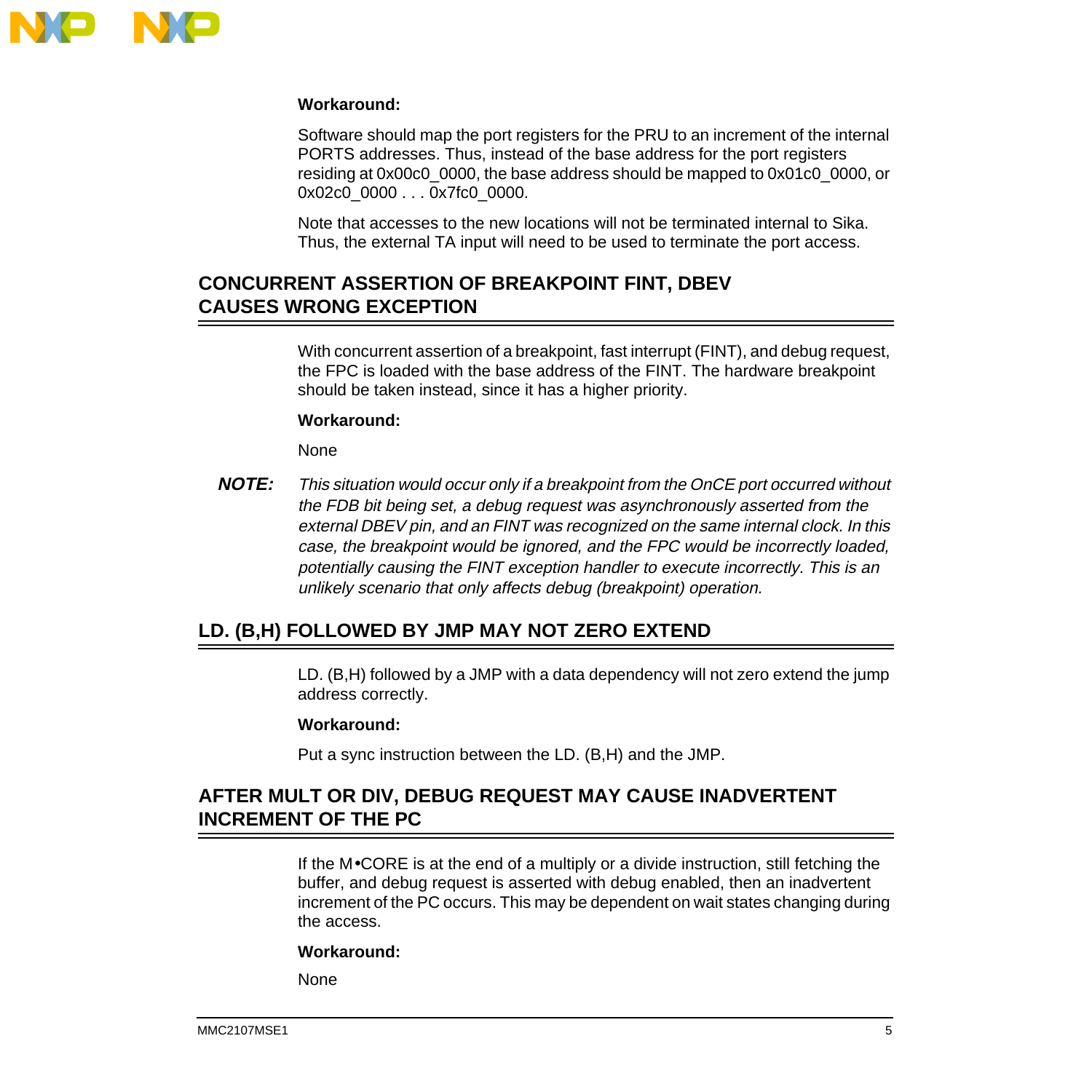

## **AFTER MULTI OR DIV, EXITING DEBUG AND EXECUTES JMP/BR RESULTS PC –2**

If the M•CORE is at the end of a multiply or a divide instruction, using wait-stated memory and executing a change of flow (JMP/BR) with a debug request, then the M•CORE will decode an inadvertent instruction upon exiting debug mode and the PC points to change of destination – 2.

### **Workaround:**

Use sync instruction after multiply or divide instructions.

## **PSR FE BIT MAY NOT CLEAR ON FAST INTERRUPT**

If an execute exception occurs and the processor status register (PSR) exception enable (EE) and fast interrupt enable (FE) control bits are both set, and a breakpoint on an instruction access (instruction fetch) and a fast interrupt both occur, the PSR FE bit may not be cleared when the fast interrupt is taken. This is only apparent in debug mode.

### **Workaround:**

Don't set breakpoints on instruction access or disable fast interrupts in debug mode. This is not a problem if using SDS tools with an EBDI or HP probe.

## **BREAKPOINT INCORRECTLY TAKEN ON LOAD/STORE MULTIPLE INSTRUCTIONS**

If a data breakpoint on a load/store multiple (LDM/STM/LDQ/STQ) and a fast interrupt both occur with the PSR FE and IC bits set and EE bit clear, the breakpoint is recognized instead of the unrecoverable. This is only apparent in debug mode.

### **Workaround:**

To limit exposure to this situation, save the EPC/EPSR and set the PSR EE bit as soon as possible after the EE bit is cleared. This is not a problem if using the SDS tools with an EBDI or HP probe.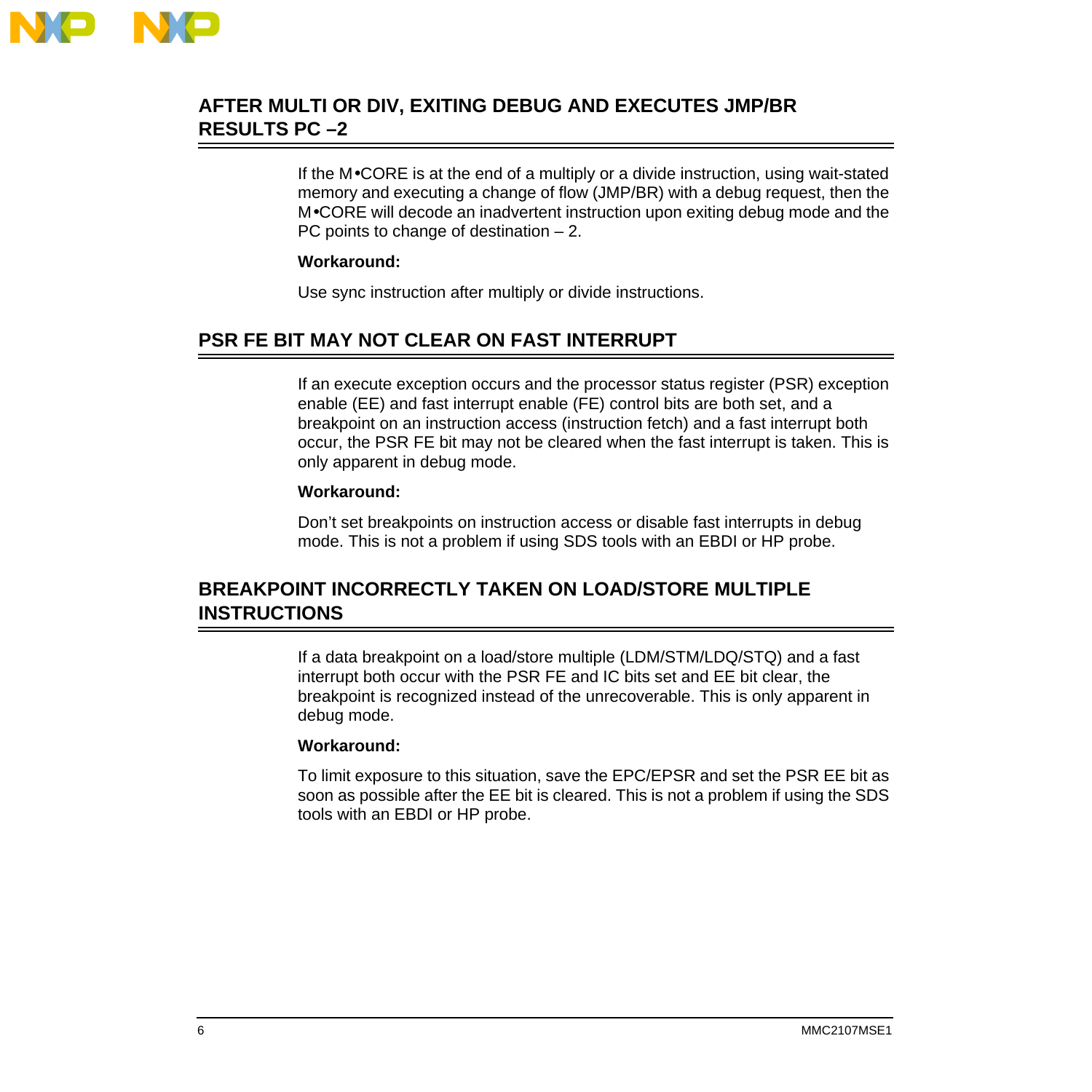

## **PC CORRUPTED IF BKPT ON MULTICYCLE INSTRUCTION WITH ZERO WAIT STATED MEMORY**

If the instruction buffer is full (user is running out of zero wait-state instruction memory), on a data breakpoint (during a data fetch) followed by a multicycle instruction, the breakpoint will not be taken, causing the PC to be corrupted. This is only apparent in debug mode.

### **Workaround:**

Don't allow data side breakpoints (during data fetch) around multicycle instructions (mul/div) when executing from zero wait-state memory. This is not a problem if using SDS tools with an EBDI or HP probe.

### **PSR FE BIT NOT CLEARED AS SPECIFIED**

If an execute exception occurs with the processor status register (PSR) fast interrupt enable (FE) bit set and the exception enable (EE) bit is cleared, and a fast interrupt occurs, an unrecoverable exception is taken, which is the correct behavior. But the PSR FE bit is cleared.

### **Workaround:**

To limit exposure to this situation, save the EPC/EPSR and set the PSR EE bit as soon as possible after the EE bit is cleared.

## **ACCESS ERROR WITH BKPTS ON JSRI OR JMPI TABLE ACCESSES**

If there is a data breakpoint on the table access of a JSRI or JMPI instruction, and an access error (TEA\_B) occurs on the destination fetch, an access error exception is taken instead of recognizing the breakpoint. This is only apparent in debug mode.

### **Workaround:**

If possible, alter code so that JMPI/JSRI instructions do not cause an access error. Otherwise, don't allow data breakpoints on JSRI/JMPI table accesses. This is not a problem if using SDS tools with an EBDI or HP probe.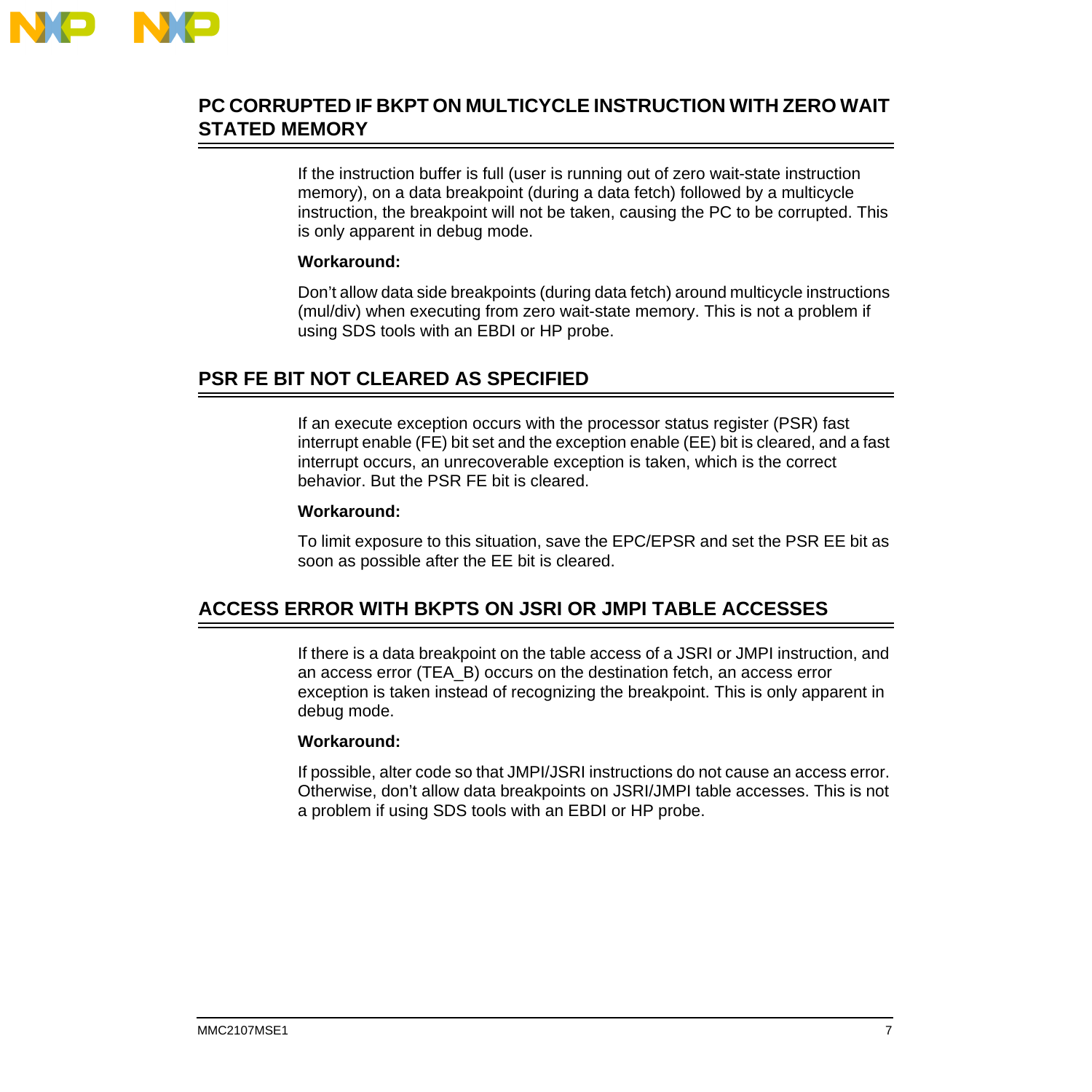

## **NON-ATOMIC OPERATION OF MTCR FOLLOWED BY LOW-POWER INSTRUCTION**

If a low-power instruction follows an MTCR instruction, the two are not treated as an atomic operation if the instructions are executed out of wait-stated memory. In this case, if the MTCR instruction enables interrupts, an interrupt may be taken before the low-power instruction can be executed.

### **Workaround:**

Run the MTCR/low-power mode sequence in zero wait-stated memory to make this an atomic operation.

## **PST PINTS MAY NOT REFLECT STATE OF PROCESSOR**

Processor status pins (PST) are for debug purposes only and may not truly reflect the state of the machine.

### **Workaround:**

**None** 

### **USER MODE EXCEPTION ERROR WITH HANDLER IN SUPERVISOR SPACE**

If the processor status register (PSR) supervisor/user (SU) bit is cleared, and the processor is executing from memory with two or more wait states, and there is an exception and the handler memory is in supervisor space, the first instruction fetch of the exception handler occurs while the processor is still in user mode. This causes an unrecoverable error.

### **Workaround:**

Run in supervisor mode or place the exception handler in a memory location where user mode accesses are permitted.

## **UNNECESSARY TRACE EXCEPTIONS OCCUR AROUND RTE, RFI, MTCR, AND MFCR INSTRUCTIONS**

If the processor is executing from wait-stated memory and the processor status register (PSR) trace mode (TM) bit is set, unnecessary trace exceptions occur around RTE, RFI, MTCR, and MFCR instructions, which could potentially lock up the machine.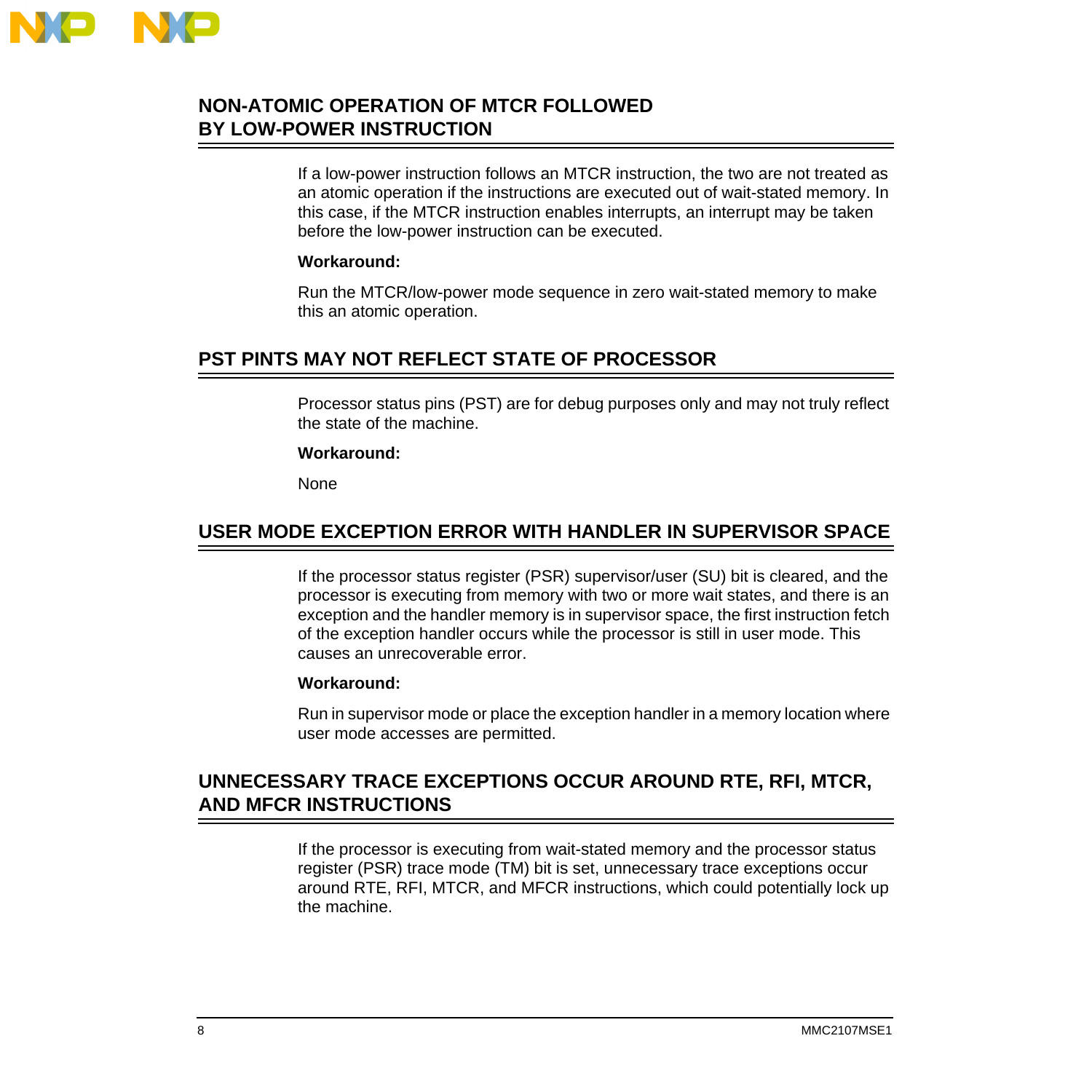

### **Workaround:**

Execute from zero-wait stated memory when debugging code with trace mode enabled. Other choices are don't use trace mode or use the SDS tool with an EBDI or HP probe.

## **CORRUPTED FPC WITH CONCURRENT DIVIDE BY 0, BKPT, AND FAST INTERRUPT**

In debug mode, if a divide by 0, a breakpoint, and a fast interrupt all occur at the same time, the fast interrupt shadow program counter (FPC) may become corrupted.

#### **Workaround:**

Don't divide by 0.

### **CANNOT WRITE OTC, MBCA, AND MBCB REGISTERS DURING RESET**

Three JTAG registers (OTC, MBCA, MBCB) are not writable during reset. These are the trace and breakpoint a and breakpoint b counters.

#### **Workaround:**

Enter debug mode out of reset, then write these registers. The single-step debugger takes care of this problem. This is not a problem if using SDS tools with an EBDI or HP probe.

### **IMPROPER SETTING OR CLEARING OF SWO BIT ON ENTERING/EXITING DEBUG MODE**

The OnCE status register (OSR) SWO bit may be inadvertently set when debug mode is entered. This bit also may not be cleared when exiting debug mode.

#### **Workaround:**

Do not rely solely on the SWO bit to determine what caused entry into debug mode. The single-step debugger takes care of this. This is not a problem if using SDS tools with an EBDI or HP probe.

### **LSRL MODE DOES NOT FUNCTION PROPERLY**

LSRL mode does not function properly.

#### **Workaround:**

Do not shift regsel = LSRL into the JTAG IR. This is used in factory test only.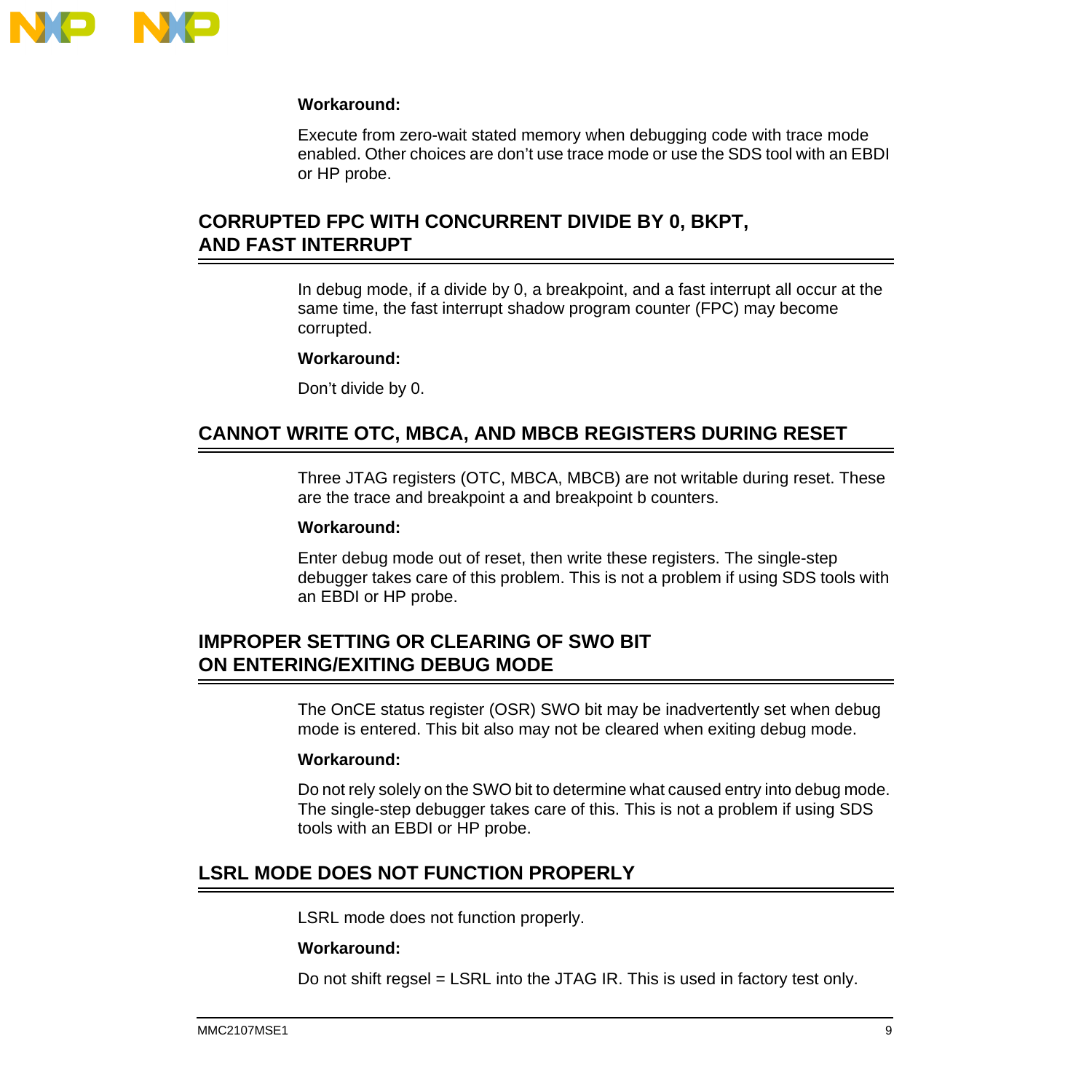

## **BREAKPOINT WITH OCR FDB BIT SET CAN CAUSE ACCESS ERROR EXCEPTION**

When the OncE control register (OCR) FDB bit is set (occurs when using the single-step debugger), if there is a data breakpoint on the first fetch of a load multiple (LDM/LEQ) and an access error occurs (TEA\_B asserted) on the second fetch of the load multiple, an access error exception is taken instead of entering debug mode.

### **Workaround:**

If possible, alter code so that load multiple accesses do not cause access errors. Otherwise, don't set data breakpoints on load multiple data accesses. This is not a problem if using SDS tools with an EBDI or HP probe.

### **INCORRECT PC INCREMENT ON LOAD/STORE INSTRUCTIONS WITH WAIT-STATED MEMORY**

When the OnCE control register (OCR) FDB is set (occurs when using the single-step debugger), if a data breakpoint occurs in conjunction with an access error (TEA\_B asserted) on a load/store type (LDQ/STQ/LDM/STM/LD/ST) instruction to/from wait-stated memory, the PC is not incremented correctly. This causes problems when emulator software scans the CPUSCR and subtracts 4 from the PC, because the PC correction flag (PCOK) bit is set in the OnCE TCL register. When debug mode is exited, the PC incorrectly points to the instruction prior to the load/store instruction.

#### **Workaround:**

If possible, alter code so that load/store type instructions do not cause access errors. Otherwise, avoid setting data breakpoints on wait-stated memory. This is not a problem if using SDS tools with an EBDI or HP probe.

## **INSTRUCTION TRACE MODE ERROR WHEN ENTERING DEBUG AFTER RTE OR RFI**

In instruction trace mode (PSR TM bits set to 01), if debug mode is entered immediately after an RTE or RFI instruction, the RTE or RFI is traced after exiting debug mode.

#### **Workaround:**

Do not use instruction trace mode when debug mode may be entered. This is not a problem if using SDS tools with an EBDI or HP probe.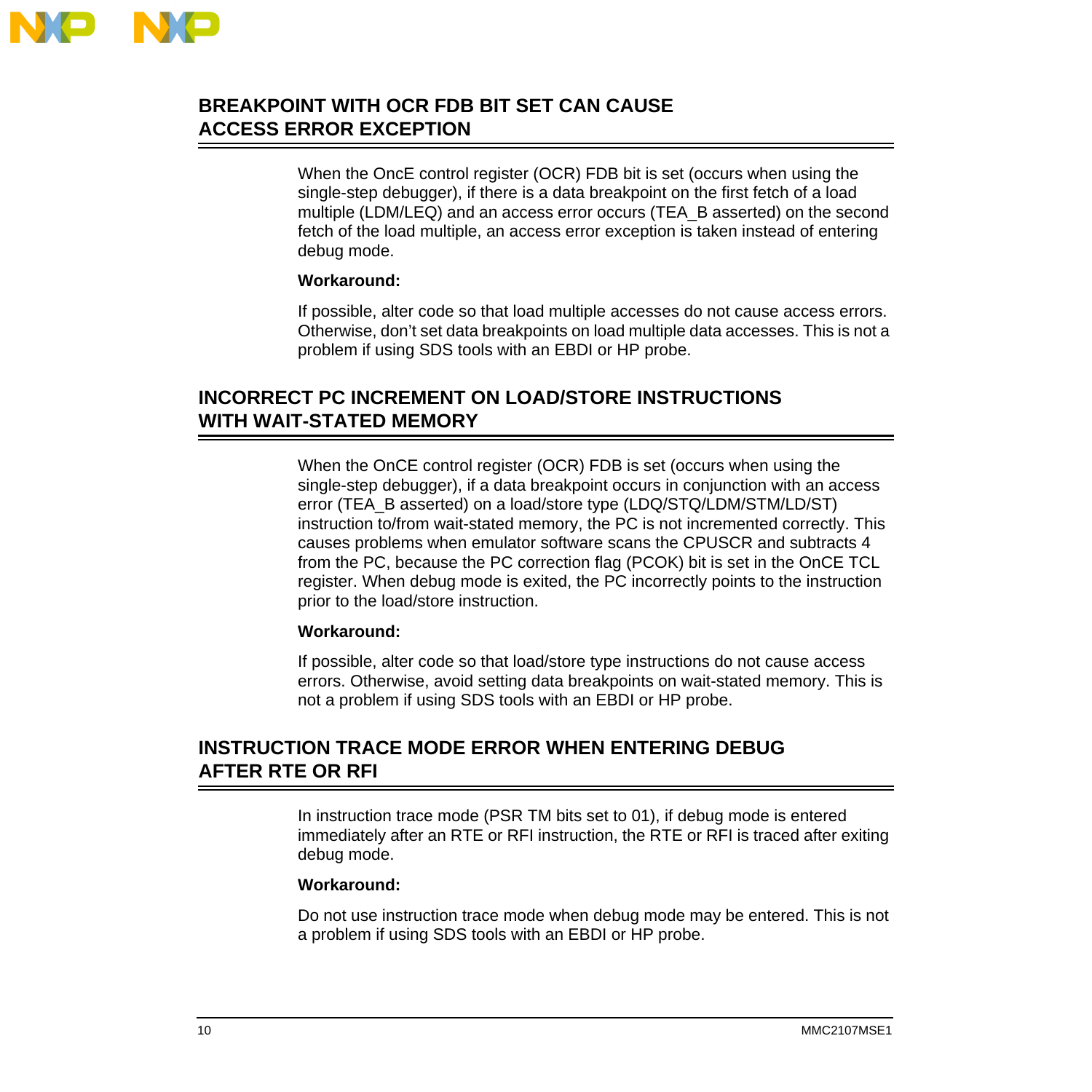

## **CORRUPTED OnCE WRITE-BACK BUS REGISTER**

In a OnCE single-step of an LD.W instruction, the OnCE write-back bus register (WBBR) may be corrupted.

### **Workaround:**

Follow OnCE single-step of an LD.W to the Rx register with MOV Rx,Rx to correct the value in the WBBR. The single step debugger takes care of this. This is not a problem if using SDS tools with an EBDI or HP probe.

## **SEQUENTIAL BREAKPOINTS DO NOT FUNCTION AS SPECIFIED**

When the OnCE control register (OCR) sequential control field (SQC[1:0]) has a value of 10 or 11, sequential breakpoints do not function as specified. In addition, the OnCE status register (OSR) sequential breakpoint (SQB,SQA) bits are not updated properly in all sequential breakpoint modes.

### **Workaround:**

Don't use sequential breakpoints. Development tools take care of this in another way. This is not a problem if using SDS tools with an EBDI or HP probe.

### **INADVERTENT DATA FETCHES**

When OnCE control register (OCR) FDB bit is set (occurs when using the single-step debugger) on a data breakpoint with the buffer full (occurs with zero wait-stated instruction memory) a subsequent load or store instruction causes inadvertent data fetches before the processor enters debug mode. The address of the inadvertent data fetches is equal to the data from the previous load.

#### **Workaround:**

These extraneous data fetches should not cause problems. If that is not the case, avoid data breakpoints on instructions followed by multicycle instructions. This is not a problem if using SDS tools with an EBDI or HP probe.